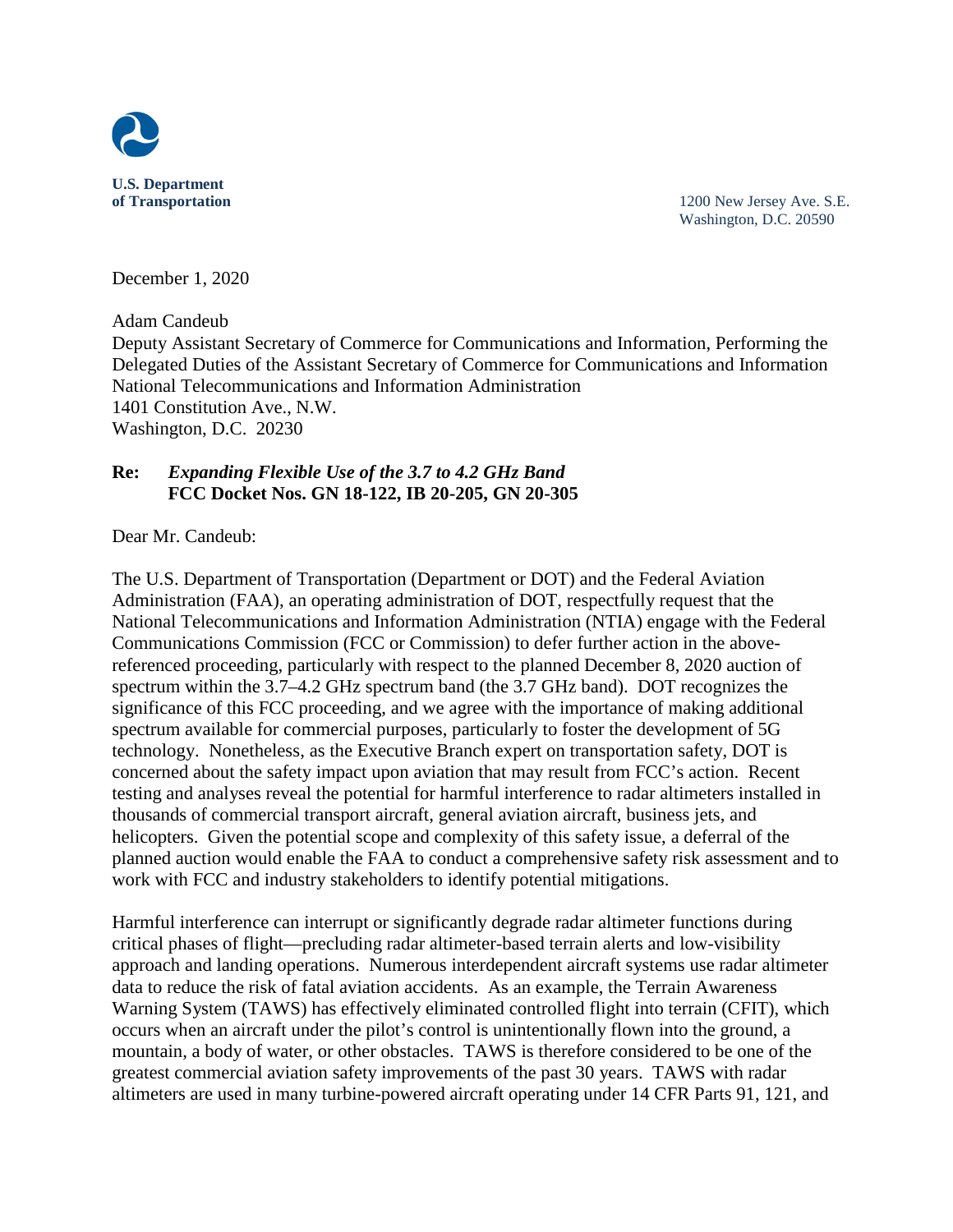135. Radar altimeters also provide input to traffic collision avoidance systems (TCAS) to preclude distractions during critical phases of flight.

There are also operational consequences at stake in this proceeding. Our Nation's air transportation system depends upon the use of radar altimeters to enable low-visibility operations that are critical to sustaining National Airspace System (NAS) capacity demands. Category II/III Instrument Landing Systems are the global standard for aircraft precision approach and landing in low-visibility operations. Aircraft use radar altimeter data to define the lowest height where the pilot must decide if the aircraft can safely land, or whether the pilot must instead initiate a missed approach. "Autoland" systems, which can fully automate an aircraft's landing phase, are a key component of Category II/III operations, and are dependent upon radar altimeter data. Furthermore, radar altimeter interference degradation can occur without pilot awareness, increasing the safety risk.

The loss of these capabilities would have significant adverse effects on the safety and efficiency of the NAS, as well as our Nation's mobility and economy. DOT is not alone in identifying these concerns, and efforts have been ongoing to raise these issues during the course of FCC's proceedings on the 3.7 GHz band:

- In October 2019, the FAA partially funded the Aerospace Vehicle Systems Institute (AVSI) to conduct preliminary bench tests to determine the interference impact from proposed 3.7-3.98 GHz 5G signals on a range of radio altimeter models. The results filed in the docket showed radar altimeter performance degradation for 5G signals, even at the 3.7 GHz band edge, with one widely deployed altimeter performing significantly worse than most others.
- In May 2020, the Aerospace Industries Association (AIA) formally notified FCC of aviation safety issues associated with the Commission's decision in a Petition for Reconsideration.
- In July 2020, an industry report entitled "Helicopter Air Ambulance RF Interference Report" was submitted to FCC. The study used actual heliport locations, published 5G characteristics, and FCC-specified power limits to demonstrate that harmful interference to radar altimeters can be expected to occur as a result of FCC's decision.
- In October 2020, RTCA published a technical report developed by aviation experts, including representatives from the FAA, concluding that 5G operations in the 3.7–3.98 GHz band may create harmful interference to radar altimeters that would significantly degrade or completely interrupt their operation during critical phases of flight. The report also notes that this could potentially affect tens of thousands of aircraft. The report based its conclusions on the comprehensive interference testing done by AVSI, which clearly demonstrated that the allocated 220 MHz guard band is insufficient. This is the same critical issue identified recently in France, where the auctioned frequencies are only up to 3.8 GHz, and where the 400 MHz guard band was nevertheless determined to be insufficient, and required further federal action to impose mitigations.
- As recently as November 17, 2020, numerous key aviation stakeholders, including the Aerospace Industries Association, Airlines for America, National Business Aviation Association, and Helicopter Association International, sent a joint letter to the Chairmen and Ranking Members of both the House Committee on Transportation and Infrastructure (House T&I Committee) and Senate Committee on Commerce, Science, and Transportation, expressing their concerns with the potential safety impact of this upcoming auction.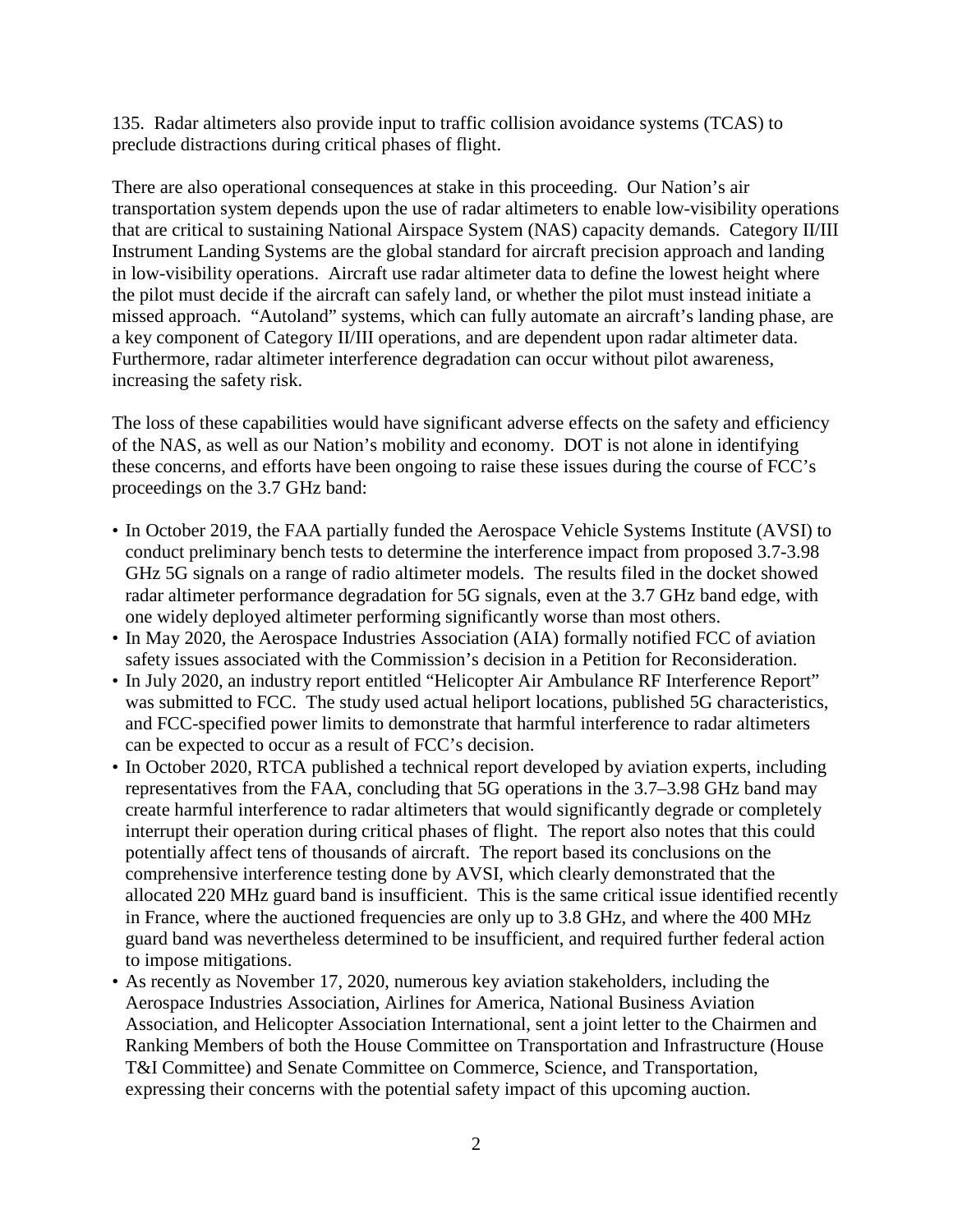We recognize that FCC Chairman Pai, in a January 14, 2020 letter, assured House T&I Committee Chairman Peter A. Defazio that "[a]ny actions the Commission takes regarding [the 3.7 GHz] band will be carefully designed so that aircraft are able to use altimeters in a continuous and uninterrupted manner." DOT appreciates and agrees with Chairman Pai's aims in ensuring transportation safety. Nonetheless, FCC's path in this proceeding is insufficient to address our concerns. In the Department's view, a comprehensive risk assessment and an analysis of potential mitigation options are needed to understand the safety and economic ramifications of 5G network operation for these aircraft systems and for aviation operations. The risk assessment should consider factors such as:

- The specific number of and type of aircraft potentially affected;
- The make(s) and model(s) of radar altimeters installed in aircraft, and their susceptibility to this new interference source;
- The steps needed to train flight crews to recognize risk indications, and to take proper corrective action when a radar altimeter's function is misleading or inhibited;
- The operating limitations that could be imposed on these spectrum deployments to prevent or to mitigate interference; and
- Information based on mitigations that other regulators and industries have assessed and planned regarding potential wireless provider antenna, power, and siting mitigations, as well as radar altimeter standards to improve spectrum usage over the long term.

Of course, it is also important to ensure that the consideration of these issues includes the input of the wireless industry. In particular, the FAA requires information about where and when 5G networks will be installed, including specific transmitter locations before they are installed and operational, to assess the effects and corresponding mitigations.

DOT has already begun to assess the safety implications of this proceeding, but in light of the complex technical issues and critical safety concerns involved here, additional time is needed. We therefore believe that the Commission should pause this proceeding, and defer the upcoming auction, until we fully understand the safety implications, and how those implications can be addressed. This would also help to provide additional certainty to the wireless industry; currently, without an adequate understanding of the risk, they could make investments without knowing if additional operational constraints may need to be imposed to ensure aviation safety. As noted above, the French National Frequency Agency is imposing retroactive restrictions upon their already-auctioned 5G spectrum based on the concerns raised by the October RTCA Report, even though they are implementing 5G only up to 3800 MHz. Such retroactive restrictions are highly disruptive and inefficient.

We understand that new commercial deployment in the 3.7 GHz band could occur as early as 2022. In the event that 5G network implementation moves forward without addressing these safety issues, the aviation industry needs a considerable transition period to develop updated radar altimeter performance standards; to design, manufacture, and certify new avionics; and then to integrate and install that equipment into aircraft and helicopters. Given the scope of the safety risk, and based upon our current knowledge, it is unclear what measures will be necessary to ensure safe operations in the NAS, or how long it will take to implement such measures. Depending upon the results of further analysis, it may be appropriate to place restrictions on